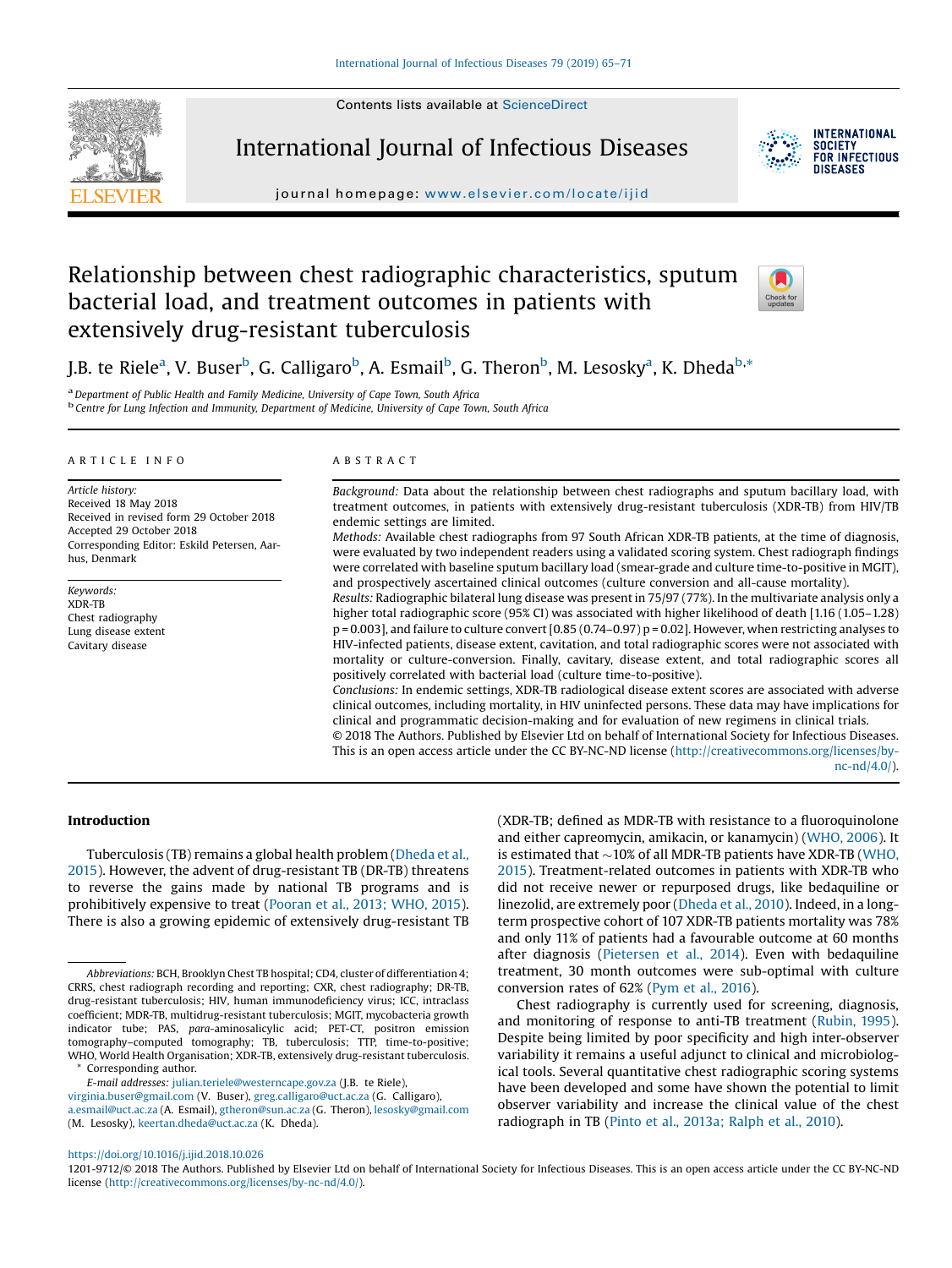In drug sensitive TB extent of lung disease and cavities on radiography at diagnosis are known to be associated with an increased sputum bacterial load ([Perrin](#page-5-0) et al., 2010), delayed smear and culture conversion (Ralph et al., 2010; [Ozsahin](#page-5-0) et al., 2011), and an increased risk of treatment failure [\(Hesseling](#page-5-0) et al., 2010; Singla et al., [2009\)](#page-5-0). There is scanty data about chest radiographic findings in MDR-TB/HIV co-infected patients (Brust et al., 2013; [Lessnau](#page-5-0) et al., [1994](#page-5-0)). Cavities on the baseline chest radiograph in MDR-TB may be an independent predictor of bacterial load, longer conversion times ([Holtz](#page-5-0) et al., 2014) and poor outcomes [\(Jeon](#page-5-0) et al., [2009](#page-5-0)). However, there are hardly any data about chest radiographic findings in patients with XDR-TB (Cha et al., [2009](#page-5-0)), and how these relate to outcomes in XDR-TB (Jeon et al., [2009](#page-5-0)).

We could find no published data that examined the relationship between chest radiography and treatment-related outcomes in patients with XDR-TB from HIV and TB endemic settings where several factors including diagnostic delay, strain variability, and immunosuppression could potentially modulate radiographic findings. Moreover, the relationship between baseline chest radiography and bacterial load in XDR-TB has, hitherto, not been studied before. In this study we attempted to discern the relationship between baseline radiographic findings, bacterial load and treatment outcomes.

### **Methods**

# Setting

In this prospective outcomes-based cohort study available baseline chest radiographs (at the time of XDR-TB diagnosis) from patients admitted to Brooklyn Chest Hospital (BCH), Cape Town, South Africa, between October 2008 and June 2012 were evaluated. At the time of evaluation a limited number of radiographs were available at the study site because of transfer of patients to peripheral clinics where CXRs were not accessible and could not be removed from outlying health facilities. Patients were managed as in-patients for at least the duration of the intensive phase of treatment and discharged to clinic treatment and follow up after four consecutive negative cultures.

### Study population

222 patients with XDR-TB admitted to BCH during the period October 2008 to June 2012 were followed up. 97/222 available chest radiographs (CXR), dated within 3 months of XDR-TB diagnosis, were independently scored by two non-specialist medical doctors. In total, 125 CXRs were unavailable for study (13/125 were more than 3 months from the date of XDR-TB diagnosis, 109/125 unavailable as patients transferred out to peripheral clinics with their CXRs, and 3/125 were unreadable according to Chest Radiograph Recording and Reporting (CRRS) criteria) (Den [Boon](#page-5-0) et al., 2005).

# XDR-TB treatment regimen and outcomes

Patients received a WHO approved, directly observed, regimen ([WHO,](#page-6-0) 2016). Bedaquiline and linezolid were not available. Treatment outcomes were assigned at censor date (31st October 2013) and regarded as favourable (cure or treatment completion) or unfavourable (default, treatment failure and death). Treatmentrelated outcome definitions used were based on Laserson's classifications ([Laserson](#page-5-0) et al., 2005).

### Ethics statement

Ethics approval was obtained from the University of Cape Town human research ethics committee.

### Scoring of chest radiographs

The two experienced primary care medical doctors attended a two day CRRS (Den [Boon](#page-5-0) et al., 2005) chest radiology teaching course prior to the scoring of CXRs. To further establish consensus scoring both readers, pilot read consisting of 20 CXRs was done together with two specialist pulmonologists experienced in TB. Thus, criteria for calling cavities and disease extent were agreed on before independent scoring of the CXRs.

The scoring systems applied in this study ([Figure](#page-2-0) 1) include two horizontal lines that were measured at the lower border of the 2nd and 5th anterior costochondral junctions resulting in 6 zones. Each of the 6 zones was given a numerical score for the extent of disease (disease extent score) and for the number and size of the cavities (cavity score) present. Any parenchymal or pleural abnormalities were regarded as diseased and the area involved was estimated as more than or less than 50% of the total area. Cavities were declared where there was clear visible ring like opacity of greater than 50% of the total circumference. Cavities less than 1 cm were not considered and scored as 'no cavitation'. A "total score" was derived by the sum of the total disease extent and total cavitation scores for all 6 zones.

### Statistical analysis

Factors (history of previous multi-drug-resistant, total number of drugs the organism was resistant to, weight under 50 kg, HIV status, and CD4 count) known to be associated with treatment outcomes (mortality and culture conversion) were tested for association using Wilcoxon-rank sum (for continuous variables) and Fisher's exact test (for discrete variables). Anti-retroviral therapy was not considered as all but 2 HIV-infected patients were on ARV treatment at the time of XDR-TB diagnosis. A univariate and multivariate Cox proportional hazards regression model was used to identify outcome predictors. Selected variables in the multivariate analysis included those with a  $p$ -value  $\langle 0.1 \rangle$  in the univariate analysis. Culture conversion was assessed via a non-parametric competing risk model with death as the competing risk. We calculated medians and IQRs for continuous variables and frequency (percent) for categorical variables. Multivariate Cox proportional hazards models for mortality included variables that were significantly associated with outcome  $(p < 0.1)$  and the prespecified variables (weight, diabetes, CXR scores, HIV). Statistical analysis was done in STATA version 13.

# Results

# Demographics and outcomes

Patient characteristics are summarized in [Table](#page-2-0) 1. A sensitivity analysis did not show any significant differences between the study group of 97 patients and the total group of 222 patients with respect to age, gender, HIV status and CD4 count.

Treatment-related outcomes were dismal: 4/97 (4%) XDR-TB patients cured and 86/97 (89%) had unfavourable treatmentrelated outcomes: 39/86 (45%) died, 40/86 (47%) treatment failed, and 7/86 (8%) defaulted. Treatment outcomes for 7/97 patients who transferred out are unclassified. All-cause mortality in the cohort was 64/97 (66%) however there was no difference in mortality in HIV-infected compared to non-infected patients [31/ 44 (71%) vs 33/53 (62%), p = 0.53)] [\(Table](#page-3-0) 2).

## Chest radiograph findings

Reliability between the two readers were tested and the Pearson intra-class coefficient (ICC) showed a "moderate"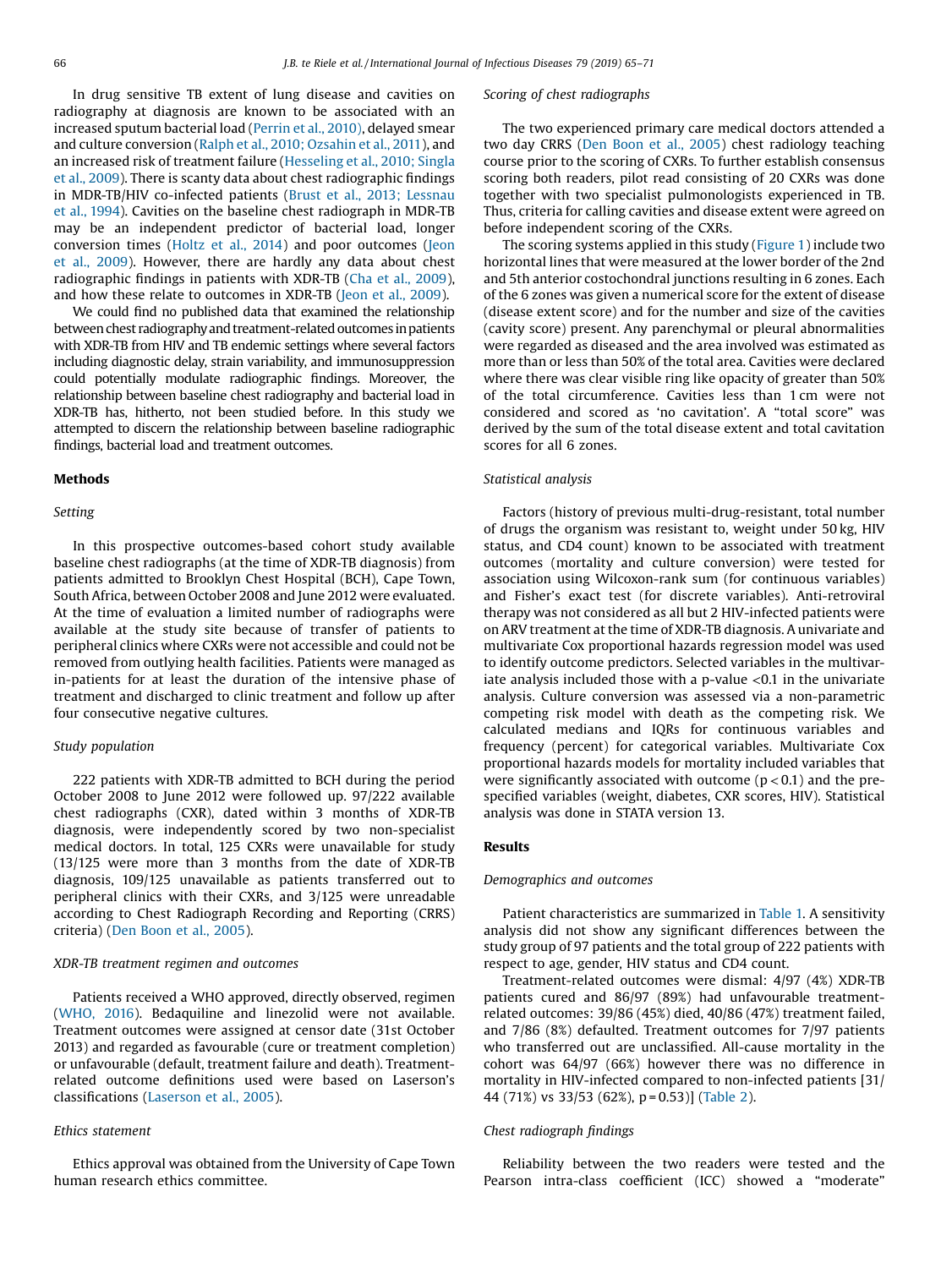#### <span id="page-2-0"></span>Legend **CXR** scoring sheet for drug-Symbol **Score** Disease (a) resistant tuberculosis No disease Leave blank  $\mathbf{0}$ <50% of area affected  $\mathbf{1}$  $\overline{a}$  $\geq$  50% of area affected  $\overline{\phantom{0}}$  $\overline{2}$ Zone definition  $\Box$  Bilateral Cavitation (b)  $\Box$  Effusion No cavitation Leave blank  $\bf{0}$ Single cavity,  $<$  2cm diameter  $0.25$  $\Box$  Glands  $1a$ Single cavity, 2-4cm diameter  $1<sub>b</sub>$  $0.50$ Single cavity, > 4cm diameter  $\Box$  Unilateral  $1<sub>c</sub>$  $1.00$ Multiple cavities, largest < 2cm diameter  $0.50$  $2a$ Multiple cavities, largest 2-4cm diameter  $2<sub>b</sub>$  $1.00$ Multiple cavities, largest > 4cm diameter 2.00  $2c$ DATE: **Comments:** Zones affected  $\overline{\mathbf{2}}$ 3  $\overline{4}$  $\overline{5}$  $\overline{6}$  $\mathbf{1}$ **Disease**

Figure 1. Chest X-ray scoring system.

correlation of 0.34 (95% CI 0.18–0.48) for cavity score and a "strong" correlation of 0.714 (0.62–0.79) for disease extent score.

 $\ddot{\phantom{0}}$ 

75/97 (77%) patients, significantly more HIV-uninfected patients [49/53 (93%),  $p = < 0.0001$ ], had bilateral lung disease

([Table](#page-3-0) 2). By contrast, significantly more HIV-uninfected patients had cavitation [37/53 (70%) vs 18/44 (41%)] and the median cavity score in HIV-uninfected patients was significantly higher compared to HIV-infected patients [1 (IQR 0–2) vs 0 (IQR 0–0.9)

# Table 1

 $Score(a)$ 

Cavitation  $Score(b)$ 

Total score(a) + (b)

Composite score all zones

Clinical and radiographic characteristics of XDR-TB patients stratified by mortality and sputum culture conversion (data are shown as median (IQR) or n (%), unless otherwise stated).

| Clinical information                             | Total<br>$n = 97$ | Alive<br>33/97<br>(34%) | Deceased 64/97<br>(66%) | p Value  | Conversion 25/97<br>(26%) | No conversion 72/97<br>(74%) | p Value  |
|--------------------------------------------------|-------------------|-------------------------|-------------------------|----------|---------------------------|------------------------------|----------|
| Age years (median, IQR)                          | $34(27-42)$       | $34(27-37)$             | $35(27-45)$             | 0.25     | 36 (29-41)                | $34(25-43)$                  | 0.51     |
| Gender (male)                                    | 63/97 (65%)       | 23/33 (70%)             | 40/64 (62%)             | 0.63     | 17/25 (68%)               | 46/72 (64%)                  | 0.9      |
| Weight kg<br>(median, IQR)                       | $50.3(46-59)$     | $53.2(48-60)$           | $50(44-58)$             | 0.05     | 55.25 (52-63)             | 49.7 (45-57)                 | 0.01     |
| Diabetes mellitus                                | 9/97(9%)          | 4/33(12%)               | 5/64(8%)                | 0.75     | 3/25(12%)                 | 6/72(8%)                     | 0.89     |
| HIV-infected                                     | 44/97(45%)        | 13/33(39%)              | 31/64 (48%)             | 0.53     | 15/25 (60%)               | 29/72 (40%)                  | 0.14     |
| CD4 cells/ $mm3$<br>(median, $IQR)^a$            | 123 (70-266)      | $122(65 - 264)$         | 123 (72-266)            | 0.91     | 119 (58-207)              | 124 (92-306)                 | 0.34     |
| Previous DR-TB                                   | 53/97 (55%)       | 15/33 (45%)             | 38/64 (59%)             | 0.28     | 9/25(36%)                 | 44/72 (61%)                  | 0.05     |
| Number of drugs resistant<br>(median, IQR)       | $11(8-12)$        | $11(9-12)$              | $11(8-12)$              |          | $11.5(11-12)$             | $10(8-12)$                   | 0.34     |
| Smear-positive                                   | 42/97 (43%)       | 10/33 (30%)             | 32/64 (50%)             | 0.03     | 5/25(20%)                 | 37/72 (51%)                  | 0.02     |
| Culture conversion                               | 25/97 (26%)       | 20/33 (61%)             | 5/64(8%)                | < 0.0001 |                           |                              |          |
| Time-to-positive (TTP) days<br>(median, IQR)     | $15(11-22)$       | $16(13-22)$             | $14(10-21)$             | 0.08     | $18(13-22)$               | $14(10-21)$                  | 0.03     |
| Treatment-related outcome: Unfavourable          | 77/97(79%)        | 22/33(67%)              | 55/64(85%)              | 0.03     |                           |                              |          |
| Alive                                            |                   |                         |                         | Ξ.       | 20/25 (80%)               | 13/72 (18%)                  | < 0.0001 |
| Died                                             |                   |                         |                         | -        | 5/25(20%)                 | 59/72 (82%)                  | < 0.0001 |
| X-ray                                            |                   |                         |                         |          |                           |                              |          |
| Bilateral lung disease                           | 75/97 (77%)       | 22/33 (67%)             | 53/64 (83%)             | 0.06     | 14/25 (56%)               | 61/72 (85%)                  | < 0.0001 |
| Cavity Score<br>(median, IQR)                    | $0.5(0-1)$        | $0.5(0-1)$              | $0.5(0-1.12)$           | 0.76     | $0(0-0.5)$                | $1(0-2)$                     | < 0.0001 |
| Disease extent score (median, IQR)               | $7(5-10)$         | $5(5-7)$                | $9(6-11)$               | < 0.0001 | $5(4-7)$                  | $9(6-11)$                    | < 0.0001 |
| <b>Total Score</b><br>(median, IQR) <sup>b</sup> | $8(5.5 - 11.75)$  | $6(5-8.5)$              | $10(6-12)$              | < 0.0001 | $5(4-7)$                  | $10(6.38-12)$                | < 0.0001 |

CD4 cells of the HIV-infected subgroup.

b Total score = disease extent score plus cavitation score.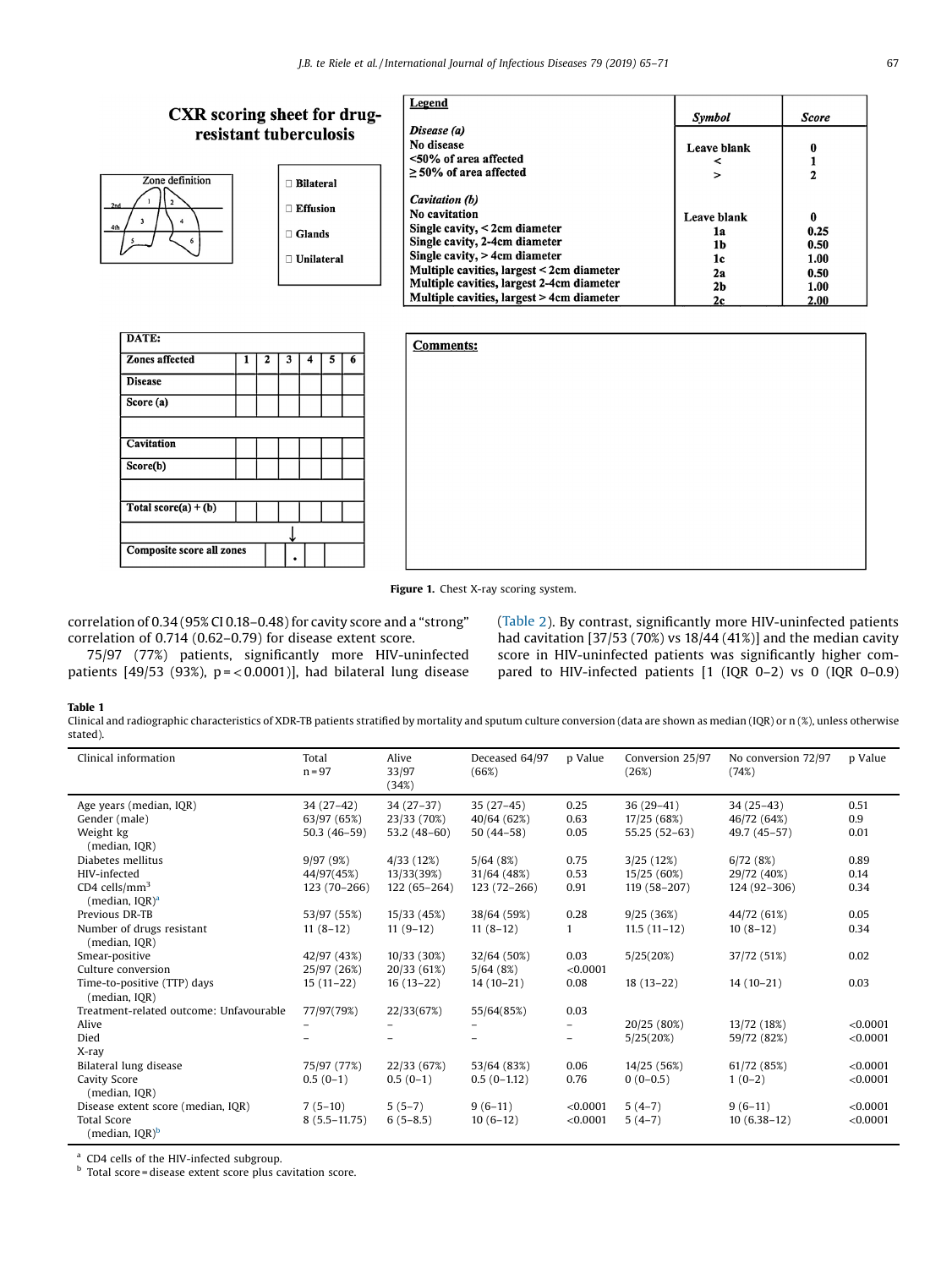# <span id="page-3-0"></span>Table 2

Clinical and radiological characteristics of XDR-TB patients stratified by HIV status [data are shown as median (IQR) or n (%), unless otherwise stated].

| Clinical                                  | Total<br>$n = 97$ | HIV-infected<br>$n = 44$<br>(45%) | $HIV$ -uninfected $n = 53$<br>(55%) | p Value  |
|-------------------------------------------|-------------------|-----------------------------------|-------------------------------------|----------|
| Age years (median, IQR)                   | $34(27-42)$       | $36(32-41)$                       | $33(24-45)$                         | 0.17     |
| Gender male                               | 63/97 (65%)       | 24/44 (55%)                       | 39/53 (74%)                         | 0.08     |
| Weight kg (median, IQR)                   | $50(46-59)$       | $54(46-63)$                       | $50(46-55)$                         | 0.22     |
| Diabetes mellitus                         | 9/97(9%)          | 6/44(14%)                         | 3/53(6%)                            | 0.32     |
| CD4 106 cells/ $mm3$                      |                   |                                   |                                     |          |
| (median, IQR)                             |                   |                                   |                                     |          |
| Previous DR-TB                            | 53/97 (55%)       | 22/44 (50%)                       | 31/53 (59%)                         | 0.53     |
| Number of drugs resistant (median, IQR)   | $11(8-12)$        | $11.5(11-12)$                     | $9.5(8-12)$                         | 0.15     |
| Smear-positive                            | 42/97 (43%)       | 18/44 (41%)                       | 24/53 (45%)                         | 0.78     |
| Culture conversion                        | 25/97 (26%)       | 15/44 (34%)                       | 10/53 (19%)                         | 0.14     |
| Time-to-positive (TTP) days (median, IQR) | $15(11-22)$       | $15(11-23)$                       | $15(11-20)$                         | 0.54     |
| Treatment-related outcome: Unfavourable   | 86/97 (89%)       | 40/44 (91%)                       | 46/53 (87%)                         | 0.12     |
| Died                                      | 64/97 (66%)       | 31/44 (71%)                       | 33/53 (62%)                         | 0.53     |
| X-ray                                     |                   |                                   |                                     |          |
| Bilateral lung disease                    | 75/97 (77%)       | 26/44 (59%)                       | 49/53 (93%)                         | < 0.0001 |
| Cavity Score (median, IQR)                | $0.5(0-1)$        | $0(0-0.9)$                        | $1(0-2)$                            | < 0.0001 |
| Disease extent score                      | $7(5-10)$         | $6(4-10)$                         | $8(6-10)$                           | 0.08     |
| (median, IQR)                             |                   |                                   |                                     |          |
| Total Score <sup>a</sup> (median, IQR)    | $8(6-12)$         | $7(4-11)$                         | $9(6-12)$                           | 0.02     |

<sup>a</sup> Total score = disease extent score plus cavitation score.

p =<0.0001)] (Table 2). Patients with a history of previous DR-TB were more likely to have bilateral lung disease ( $p = 0.026$ ) but there was no significant difference in disease extent  $(p = 0.68)$  or cavity scores ( $p = 0.42$ ). The respective median total scores, indicating extent of lung disease and cavitation, and cavity scores were significantly lower in XDR-TB HIV-infected patients [7 (IQR 4–11) vs 9 (IQR 6-12),  $p = 0.02$ ] and [0 (IQR 0-0.9) vs 1 (IQR 0-2);  $(p = 0.0001)$  (Table 2).

# Chest radiographs related to conversion

XDR-TB patients who failed to sputum culture convert did significantly worse and more had a history of previous DR-TB [44/ 72 (61%) vs  $9/25$  (36%) p=0.05], smear positive sputum [37/72  $(51%)$  vs  $5/25$   $(20%)$   $p = 0.02$ ], a shorter time-to-positive  $(days)$ sputum culture [14 (IQR 10–21) vs 18 (IQR 13–22) p = 0.03], bilateral lung disease [61/72 (85%) vs  $14/25$  (56%) p = < 0.0001] and death  $[59/72 (82%)$  vs  $5/25 (20%)$  p = < 0.0001] [\(Table](#page-2-0) 1).

XDR-TB patients who achieved sputum culture conversion had a significantly lower median total score [5 (IQR 4–7) vs 10 (IQR 6.38–12),  $(p = 0.0001)$ ] and essentially no cavitation [0 (IQR 0– 0.5) vs 1 (IQR  $0-2$ )  $p = < 0.0001$ ] [\(Table](#page-2-0) 1). In a multivariate analysis the total score was found to be inversely associated with conversion and time to conversion with mortality as a competing risk factor (0.85 (95% CI 0.74–0.97) p = 0.02) (Table 3). In HIVinfected patients cavity and total scores did not independently predict the likelihood of culture conversion.

### Table 3

Multivariate Cox proportional hazards model of clinical and radiographic factors in the full cohort associated with culture conversion in the presence of the competing risk of death.

|                                 | Full cohort<br>HR (95% CI) | p Value |
|---------------------------------|----------------------------|---------|
| Age (years)                     | $0.99(0.95-1.04)$          | 0.79    |
| Weight (kg)                     | $1.03(0.99 - 1.07)$        | 0.15    |
| Diabetes mellitus               | $0.65(0.14 - 2.98)$        | 0.58    |
| HIV-infected                    | $1.33(0.50-3.50)$          | 0.57    |
| Previous DR-TB                  | $0.36(0.15 - 0.91)$        | 0.03    |
| X-ray: Total Score <sup>a</sup> | $0.85(0.74 - 0.97)$        | 0.02    |

<sup>a</sup> Total score = disease extent score plus cavitation score.

## Chest radiographs related to mortality

XDR-TB patients who died were more likely to have smear positive sputum  $(p=0.03)$  ([Table](#page-2-0) 1). There was no difference between those alive and deceased with regards time-to-positive sputum conversion ( $p = 0.08$ ), cavitation ( $p = 0.76$ ) and bilateral lung disease ( $p = 0.06$ ) ([Table](#page-2-0) 1). However, XDR-TB patients who died had a significantly higher lung disease extent score [9 (IQR 6– 11) vs 5 (IQR 5–7)  $p = 0.0001$  and total score [10 (IQR 6–12) vs 6 (IQR 5–805)  $p = < 0.0001$ ]. The total score was independently associated with death in those with XDR-TB [1.16 (95% CI 1.05– 1.28) p = 0.003] ([Table](#page-4-0) 4).

# Chest radiographs related to bacterial load

There was no difference between HIV-infected and uninfected XDR-TB patients with regards to time-to-positive sputum (Table 2). Smear status was not significantly associated with disease extent ( $p=0.23$ ) or cavity scores ( $p = 0.76$ ). Disease extent and cavity scores were however associated with time-to-positive (TTP) (both  $p = < 0.0001$ ). There was a correlation between the cavity score and TTP  $(p=0.038)$ , and the total score and TPP  $(p=0.039)$  but not between disease extent and TTP (p=0.071) although a trend was evident [\(Figure](#page-4-0) 2).

# Discussion

The key findings of this study in patients with XDR-TB were that: (i) there was a clear independent correlation between radiological disease extent and culture conversion; (ii) total radiological score (disease extent plus cavitation scores) strongly predicted the risk of death, and (iii) baseline (at diagnosis) cavitation and disease extent scores correlated with bacterial load. Both cavity and total scores were significantly lower in HIVinfected patients and did not independently predict the likelihood of culture conversion or death in that sub-group. Furthermore, we have demonstrated the utility of a validated and reliable chest radiograph scoring system in patients with XDR TB, as we have documented the inter-reader variability but more importantly demonstrated biological meaningfulness and relevance given the correlation with disease outcomes and bacterial load. There are several implications, which include using the chest radiograph for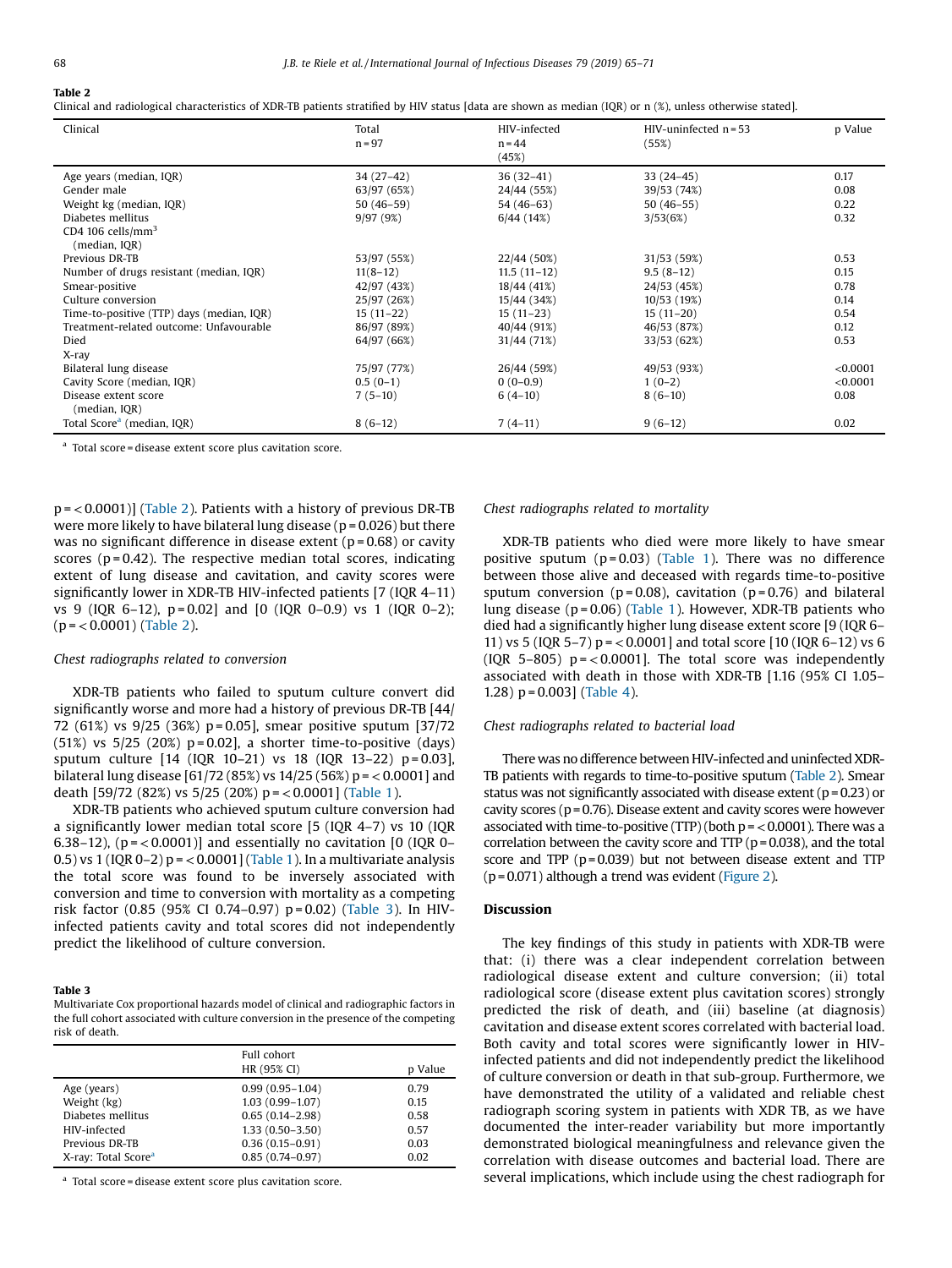### <span id="page-4-0"></span>Table 4

Multivariate Cox proportional hazards model of clinical and radiographic factors associated with risk of death in HIV-infected and uninfected XDR-TB patients.

|                                       | Full cohort<br>HR (95%CI) | p Value                  | <b>HIV COHORT</b><br>HR (95%CI) | p Value                  |
|---------------------------------------|---------------------------|--------------------------|---------------------------------|--------------------------|
| Weight (kg)                           | $0.98(0.95 - 1.01)$       | 0.13                     |                                 |                          |
| Diabetes mellitus                     | $\overline{\phantom{0}}$  | $\overline{\phantom{0}}$ | $0.23(0.05-1.02)$               | 0.05                     |
| Previous MDR-TB                       |                           | $\overline{\phantom{0}}$ | $1.89(0.80 - 4.45)$             | 0.15                     |
| Sputum culture conversion             | $0.11(0.03 - 0.37)$       | < 0.0001                 | $0.21(0.05-0.93)$               | 0.04                     |
| TTP(days)                             | $0.99(0.95 - 1.04)$       | 0.79                     | $\overline{\phantom{0}}$        | $\overline{\phantom{0}}$ |
| Diagnosis to treatment(days)          | $1.00(1.00-1.00)$         | 0.67                     | $0.99(0.98 - 1.01)$             | 0.31                     |
| X-ray                                 |                           |                          |                                 |                          |
| Unilateral disease                    | $2.05(0.82 - 5.14)$       | 0.13                     | $1.26(0.34 - 4.67)$             | 0.73                     |
| Disease extent score                  |                           | $\overline{\phantom{0}}$ | $1.19(0.95 - 1.48)$             | 0.13                     |
| Total radiographic score <sup>a</sup> | 1.16 (1.05-1.28)          | 0.003                    |                                 |                          |

Dashes = factors not incorporated in the model as the p value was <0.1 in the univariate analysis.

Total score = disease extent score plus cavitation score.



Figure 2. Scatter plot of chest radiographic scores (cavity, disease extent, and total) and sputum culture time-to-positive (days). Linear regression line for each scatter plot added to indicate direction of trend. P-value reports results of test for non-zero correlation coefficient.

regimen selection (decision-making when deciding to use more aggressive regimens and potent drugs including bedaquiline and linezolid), prognosis, and treatment monitoring. Furthermore, its prognostic value may facilitate the evaluation and pre-selection of new immunotherapeutic interventions for MDR-TB (conventional trials can take 5 to 10 years to complete). Indeed, better prognostic markers are urgently needed to facilitate evaluation studies of new drugs. PET-CT has recently shown promise as a marker of outcomes in patients with MDR-TB (Chen et al., 2014; [Stelzmueller](#page-5-0) et al., [2016\)](#page-5-0). However, this is an expensive and poorly accessible technology and more data are required to study the utility of a simple chest X-ray.

Long-term treatment related outcomes were poor with high mortality and treatment failure [\(Pietersen](#page-5-0) et al., 2014), and in this cohort 89% of XDR-TB patients had died or failed treatment at the censor date. Similar to previous studies [\(Pietersen](#page-5-0) et al., [2014;](#page-5-0) Holtz et al., 2014) we found initial culture conversion to independently predict the risk of death in all XDR-TB patients. However, cavitary disease also had prognostic value. Cavitation was first shown to be an independent predictor of time-toculture conversion in 167 patients with MDR-TB [\(Holtz](#page-5-0) et al., [2014\)](#page-5-0) and an independent risk factor for poor outcomes in Korean XDR-TB patients who were HIV-uninfected [\(Jeon](#page-5-0) et al., [2009\)](#page-5-0). Our findings are similar; in the multivariate analysis total radiographic disease score (disease extent plus cavitation scores) predicted culture conversion and time-to-culture conversion with death as a competing risk. We also found that the total score (disease extent plus cavity scores) strongly predicted risk of death.

The TTP of Mycobacterium tuberculosis is a more sensitive indicator of bacterial load than smear status ([Epstein](#page-5-0) et al., 1998). Patients with more extensive disease and cavitation on chest radiograph are known to have higher bacillary burdens and shorter TTPs (Ralph et al., 2010; [Perrin](#page-5-0) et al., 2010). Indeed, we have shown an inverse relationship between extent of lung disease, cavity scores, and TTP [\(Figure](#page-2-0) 1). Patients who experienced culture conversion had significantly longer median TTP at diagnosis. However, in the multivariate analysis TTP did not independently predict culture conversion. Thus, TTP is likely to be a less powerful indicator of treatment response in XDR-TB than in drug sensitive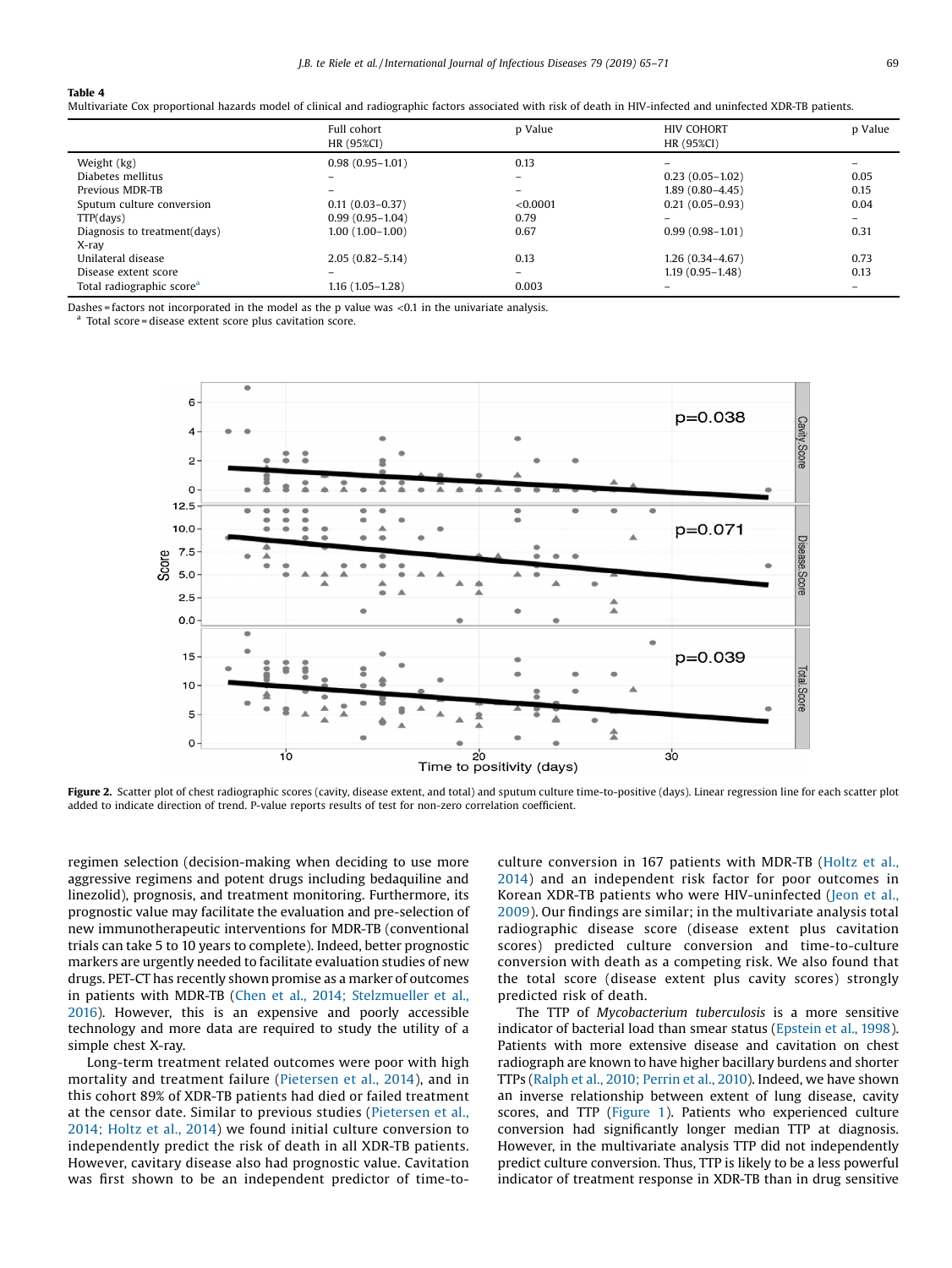<span id="page-5-0"></span>TB (Hesseling et al., 2010) or MDR-TB (Holtz et al., 2014) presumably because of several modulating factors including fitness, strain variability, higher grade resistance, and possibly greater pre-existing lung damage in XDR TB.

We found no association between baseline chest radiography and conversion or mortality in HIV-infected patients with XDR-TB. The sample size is small but several other factors may explain this including more likely death from non-TB related causes (amplified by delayed diagnosis), and that advanced immunosuppression is associated with less fibrosis and cavitation on the chest radiograph (despite the higher pulmonary bacterial load) (Long et al., 1991). Similarly, we found lower chest radiographic scores in HIVinfected compared to uninfected patients, and limited value to predict risk of death. Nevertheless, the extent of lung disease was substantial and in keeping with a group of patients with MDR-TB (88% HIV-infected) from Tugela Ferry Kwa-Zulu Natal (Brust et al., 2013).

We highlight the importance of quantitative radiological analysis as a factor in predicting treatment response and prognosis in XDR-TB. Indeed, a recent systematic review found that most chest radiograph scoring systems combine clinical and radiological data to inform respiratory isolation in a hospital setting (Pinto et al., 2013b). Pinto et al. (2013a) developed a numerical scoring system based on CRRS (Den Boon et al., 2005) with a high negative predictive value in smear negative, smear positive, and HIV-infected patients as a rule out test where TB is clinically suspected. However, there is a need for a more simple and standardized radiological scoring system, irrespective of a clinical profile, that is suitable for use in HIV-infected and uninfected patients. We evaluated a user friendly and basic zonal scoring system that generates a numerical score, and found it to be a reliable tool. This has promise as a chest radiograph scoring system for use in clinical out-patient settings and for future research.

Our study has several limitations. The retrospectively collected chest X-rays and large number of patients who transferred out to clinics limited the proportion of patients whose radiographs were analysed. It is possible therefore that the study group included a greater proportion of patients with more advanced disease who remained hospitalised. However, for regulatory (Provincial study approval structure), resource-based and logistical reasons we were unable to access the chest radiographs from peripheral clinics, and a sensitivity analysis showed that the excluded population had similar characteristics to those included in the study with respect to age, gender, HIV status and CD4 count. Chest X-rays done closer to the date of diagnosis may have improved the overall accuracy of this study. Lastly, evidence of extra pulmonary TB was not included in the multivariate analysis.

In conclusion, we have shown that quantitative baseline chest radiographic analysis in XDR-TB was independently associated with bacterial load and treatment response (culture conversion and survival). Quantitative chest radiography remains relevant in the clinical management of HIV-uninfected patients with XDR-TB, and has implications for the development of a prognostic bioclinical score for tuberculosis that could be useful for the evaluation of new interventions for MDR-TB.

# Conflict of interest

There are no conflicts of interest to declare for any authors.

# Funding source

No specific funding was used to perform this study since CXRs, clinical and mycobacterial analysis were all performed as part of routine care.

### Ethical approval

Ethics approval was obtained from the University of Cape Town human research ethics committee.

### References

- Brust JCM, Berman AR, Zalta B, et al. Chest [radiograph](http://refhub.elsevier.com/S1201-9712(18)34574-0/sbref0005) findings and time to culture conversion in patients with [multidrug-resistant](http://refhub.elsevier.com/S1201-9712(18)34574-0/sbref0005) tuberculosis and HIV in Tugela Ferry, South Africa. Polis MA, ed. PLoS One [2013;8\(9\)e73975,](http://refhub.elsevier.com/S1201-9712(18)34574-0/sbref0005) doi:http://dx.doi. [org/10.1371/journal.pone.0073975.](http://dx.doi.org/10.1371/journal.pone.0073975)
- Cha J, Lee HY, Lee KS, et al. Radiological findings of extensively [drug-resistant](http://refhub.elsevier.com/S1201-9712(18)34574-0/sbref0010) pulmonary tuberculosis in non-AIDS adults: [comparisons](http://refhub.elsevier.com/S1201-9712(18)34574-0/sbref0010) with findings of [multidrug-resistant](http://refhub.elsevier.com/S1201-9712(18)34574-0/sbref0010) and drug-sensitive tuberculosis. Korean J Radiol 2009;10 (3):207–16, [doi:http://dx.doi.org/10.3348/kjr.2009.10.3.207.](http://refhub.elsevier.com/S1201-9712(18)34574-0/sbref0010)
- Chen RY, Dodd LE, Lee M, Paripati P, [Hammoud](http://refhub.elsevier.com/S1201-9712(18)34574-0/sbref0015) DA, Mountz JM, et al. PET/CT imaging correlates with treatment outcome in patients with [multidrug-resistant](http://refhub.elsevier.com/S1201-9712(18)34574-0/sbref0015) tuberculosis. Sci Transl Med [2014;6\(265\):265ra166,](http://refhub.elsevier.com/S1201-9712(18)34574-0/sbref0015) doi:http://dx.doi.org/ [10.1126/scitranslmed.3009501.](http://dx.doi.org/10.1126/scitranslmed.3009501)
- Den Boon S, Bateman ED, Enarson DA, [Borgdorff](http://refhub.elsevier.com/S1201-9712(18)34574-0/sbref0020) MW, Verver S, Lombard CJ, et al. [Development](http://refhub.elsevier.com/S1201-9712(18)34574-0/sbref0020) and evaluation of a new chest radiograph reading and recording system for [epidemiological](http://refhub.elsevier.com/S1201-9712(18)34574-0/sbref0020) surveys of tuberculosis and lung disease. Int J Tuberc Lung Dis [2005;9\(10\):1088](http://refhub.elsevier.com/S1201-9712(18)34574-0/sbref0020)–96.
- Dheda K, Shean K, Zumla A, et al. Early [treatment](http://refhub.elsevier.com/S1201-9712(18)34574-0/sbref0025) outcomes and HIV status of patients with extensively [drug-resistant](http://refhub.elsevier.com/S1201-9712(18)34574-0/sbref0025) tuberculosis in South Africa: a retrospective cohort study. Lancet [2010;375\(9728\):1798](http://refhub.elsevier.com/S1201-9712(18)34574-0/sbref0025)–807, doi:http://dx. [doi.org/10.1016/S0140-6736\(10\)60492-8.](http://dx.doi.org/10.1016/S0140-6736(10)60492-8)
- Dheda K, Barry CE, Maartens G. Tuberculosis. Lancet [2015;6736\(15\):1](http://refhub.elsevier.com/S1201-9712(18)34574-0/sbref0030)–17, doi: [http://dx.doi.org/10.1016/S0140-6736\(15\)00151-8.](http://dx.doi.org/10.1016/S0140-6736(15)00151-8)
- Epstein MD, Schluger NW, Davidow AL, Bonk S, Rom WN, Hanna B. Time to detection of Mycobacterium tuberculosis in sputum culture correlates with outcome in patients receiving treatment for pulmonary tuberculosis. Chest 1998;113(2) 379–86 Available at: [http://www.ncbi.nlm.nih.gov/pubmed/9498955.](http://www.ncbi.nlm.nih.gov/pubmed/9498955)
- [Hesseling](http://refhub.elsevier.com/S1201-9712(18)34574-0/sbref0040) AC, Walzl G, Enarson DA, Carroll NM, Duncan K, Lukey PT, et al. Baseline sputum time to detection predicts month two culture [conversion](http://refhub.elsevier.com/S1201-9712(18)34574-0/sbref0040) and relapse in [non-HIV-infected](http://refhub.elsevier.com/S1201-9712(18)34574-0/sbref0040) patients. Int J Tuberc Lung Dis 2010;14(5):560–70.
- Holtz TH, Sternberg M, [Kammerer](http://refhub.elsevier.com/S1201-9712(18)34574-0/sbref0045) S, Laserson KF, Riekstina V, Zarovska E. Annals of internal medicine article time to sputum culture conversion in [multidrug](http://refhub.elsevier.com/S1201-9712(18)34574-0/sbref0045)resistant [tuberculosis:](http://refhub.elsevier.com/S1201-9712(18)34574-0/sbref0045) predictors and relationship to treatment outcome. 2014.
- Jeon DS, Kim DH, Kang HS, Hwang SH, Min JH, Kim JH, et al. Survival and [predictors](http://refhub.elsevier.com/S1201-9712(18)34574-0/sbref0050) of outcomes in [non-HIV-infected](http://refhub.elsevier.com/S1201-9712(18)34574-0/sbref0050) patients with extensively drug-resistant tuberculosis. Int J Tuberc Lung Dis [2009;13\(5\):594](http://refhub.elsevier.com/S1201-9712(18)34574-0/sbref0050)–600.
- Laserson KF, Thorpe LE, Leimane V, et al. Speaking the same language: treatment outcome definitions for multidrug-resistant tuberculosis. Int J Tuberc Lung Dis 2005;9(6)640–5 Available at: [http://www.ncbi.nlm.nih.gov/pubmed/15971391.](http://www.ncbi.nlm.nih.gov/pubmed/15971391)
- Lessnau KD, Gorla M, Talavera W. Radiographic findings in HIV-positive patients with sensitive and resistant tuberculosis. Chest 1994;106(3)687–9 Available at: <http://www.ncbi.nlm.nih.gov/pubmed/8082339>.
- Long R, Maycher B, Scalcini M, Manfreda J. The chest roentgenogram in pulmonary tuberculosis patients seropositive for human immunodeficiency virus type 1. Chest 1991;99(1)123–7 Available at: [http://www.ncbi.nlm.nih.gov/pubmed/](http://www.ncbi.nlm.nih.gov/pubmed/1984941) [1984941.](http://www.ncbi.nlm.nih.gov/pubmed/1984941)
- Ozsahin SL, Arslan S, Epozturk K, Remziye E, Dogan OT. Chest X-ray and [bacteriology](http://refhub.elsevier.com/S1201-9712(18)34574-0/sbref0070) in the initial phase of treatment of 800 male patients with [pulmonary](http://refhub.elsevier.com/S1201-9712(18)34574-0/sbref0070) tuberculosis. J Bras Pneumol [2011;37\(3\):294](http://refhub.elsevier.com/S1201-9712(18)34574-0/sbref0070)–301.
- Perrin FMR, Woodward N, Phillips PPJ, et al. Radiological cavitation, sputum mycobacterial load and treatment response in pulmonary tuberculosis. Int J Tuberc Lung Dis 2010;14(12)1596–602 Available at: [http://www.ncbi.nlm.nih.](http://www.ncbi.nlm.nih.gov/pubmed/21144246) [gov/pubmed/21144246.](http://www.ncbi.nlm.nih.gov/pubmed/21144246)
- Pietersen E, Ignatius E, Streicher EM, et al. [Long-term](http://refhub.elsevier.com/S1201-9712(18)34574-0/sbref0080) outcomes of patients with extensively [drug-resistant](http://refhub.elsevier.com/S1201-9712(18)34574-0/sbref0080) tuberculosis in South Africa: a cohort study. Lancet 2014;6736(13):1–10, [doi:http://dx.doi.org/10.1016/S0140-6736\(13\)62675-6.](http://refhub.elsevier.com/S1201-9712(18)34574-0/sbref0080)
- Pinto LM, Dheda K, Theron G, et al. [Development](http://refhub.elsevier.com/S1201-9712(18)34574-0/sbref0085) of a simple reliable radiographic scoring system to aid the diagnosis of pulmonary [tuberculosis.](http://refhub.elsevier.com/S1201-9712(18)34574-0/sbref0085) Santin M, ed. PLoS One 2013a;8(1)e54235, [doi:http://dx.doi.org/10.1371/journal.](http://refhub.elsevier.com/S1201-9712(18)34574-0/sbref0085) [pone.0054235.](http://dx.doi.org/10.1371/journal.pone.0054235)
- Pinto LM, Pai M, Dheda K, [Schwartzman](http://refhub.elsevier.com/S1201-9712(18)34574-0/sbref0090) K, Menzies D, Steingart KR. Scoring systems using chest [radiographic](http://refhub.elsevier.com/S1201-9712(18)34574-0/sbref0090) features for the diagnosis of pulmonary tuberculosis in adults: a systematic review. Eur Respir J 2013b;42(2):480–94, [doi:http://dx.doi.](http://refhub.elsevier.com/S1201-9712(18)34574-0/sbref0090) [org/10.1183/09031936.00107412.](http://dx.doi.org/10.1183/09031936.00107412)
- Pooran A, Pieterson E, Davids M, Theron G, Dheda K. What is the cost of [diagnosis](http://refhub.elsevier.com/S1201-9712(18)34574-0/sbref0095) and [management](http://refhub.elsevier.com/S1201-9712(18)34574-0/sbref0095) of drug resistant tuberculosis in South Africa?. PLoS One 2013;8(1)e54587, [doi:http://dx.doi.org/10.1371/journal.pone.0054587.](http://refhub.elsevier.com/S1201-9712(18)34574-0/sbref0095)
- Pym AS, Diacon AH, Tang SJ, Conradie F, Danilovits M, [Chuchottaworn](http://refhub.elsevier.com/S1201-9712(18)34574-0/sbref0100) C, et al. Bedaquiline in the treatment of multidrug- and extensively [drug-resistant](http://refhub.elsevier.com/S1201-9712(18)34574-0/sbref0100) tuberculosis. Eur Respir J 2016;47(2):564–74, [doi:http://dx.doi.org/10.1183/](http://refhub.elsevier.com/S1201-9712(18)34574-0/sbref0100) [13993003.00724-2015.](http://dx.doi.org/10.1183/13993003.00724-2015)
- Ralph AP, Ardian M, Wiguna A, et al. A simple, valid, [numerical](http://refhub.elsevier.com/S1201-9712(18)34574-0/sbref0105) score for grading chest x-ray severity in adult [smear-positive](http://refhub.elsevier.com/S1201-9712(18)34574-0/sbref0105) pulmonary tuberculosis. Thorax 2010;65(10):863–9, [doi:http://dx.doi.org/10.1136/thx.2010.136242.](http://refhub.elsevier.com/S1201-9712(18)34574-0/sbref0105)
- Rubin SA. [Tuberculosis.](http://refhub.elsevier.com/S1201-9712(18)34574-0/sbref0110) Captain of all these men of death. Radiol Clin North Am [1995;33\(July](http://refhub.elsevier.com/S1201-9712(18)34574-0/sbref0110) (4)):619–39.
- Singla R, Srinath D, Gupta S, et al. Risk factors for new pulmonary tuberculosis patients failing treatment under the Revised National Tuberculosis Control